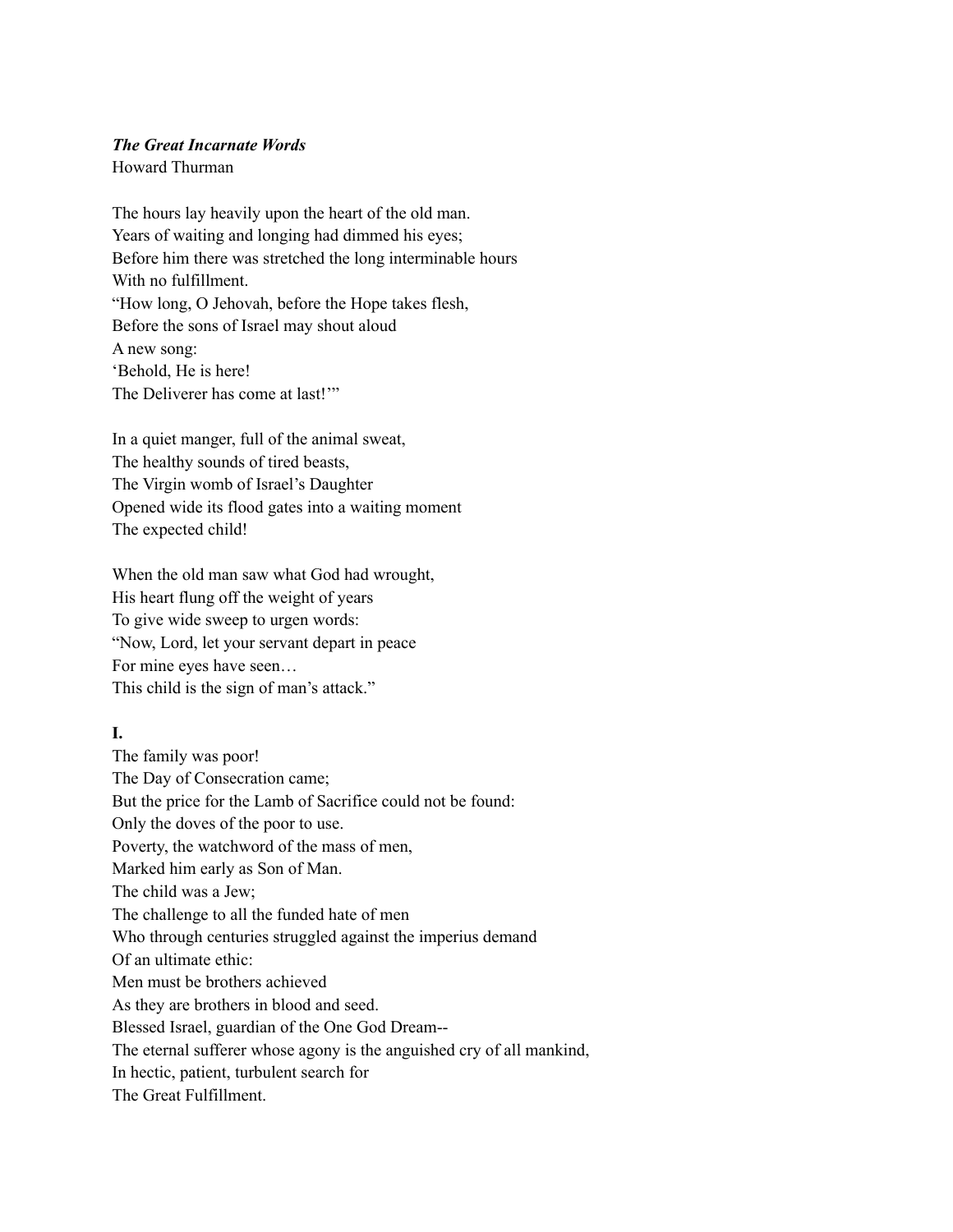### **II.**

He was a word made flesh! But the word, what was it? Not for the proud, not for the mighty, The dominant aggressive cornerers of the groans and struggles Of the sweating masses. [There is no future for the proud-- Only a past. The gaze of the powerful Must always focus on yesterday!] The word, what was it? It was for men whose backs are against the wall; Whose hope feeds eternally on itself, always consuming but never consumed. *Fear not*, that was the word. Fear, the great companion of the poor; The creeping slinking Hound ever on the trail of the Bedeviled seekers for surcease from oppression and wrong. The poor know fear: Fear of a special breed. [If a woman fears a mouse that runs across her path There is a scream, a leap, a release. The tension breaks and calm is restored.] But the fear of the weak is a special breed. For them fear is a climate closing in; It is breathless humidity! It clings like dampness in the air When long hours of steady rain Crush the days and nights with wetness. There is no fear of death. All men soon or later make calm their minds And quiet their anxious spirits before the sure Relentless fact of Death. This is the fear of being finally outraged by life-- Cast upon by violent hands, Unrestrained by order of the mind or heart, Caught in the terrible grapple of blind or Calculating brutality with no defense of public will or Private conscience to avail. To die without benefit of Cause-- No great end served! No trumpet blasts! No banners wave-- Not even the bright transcendent glow of martyrs' fire!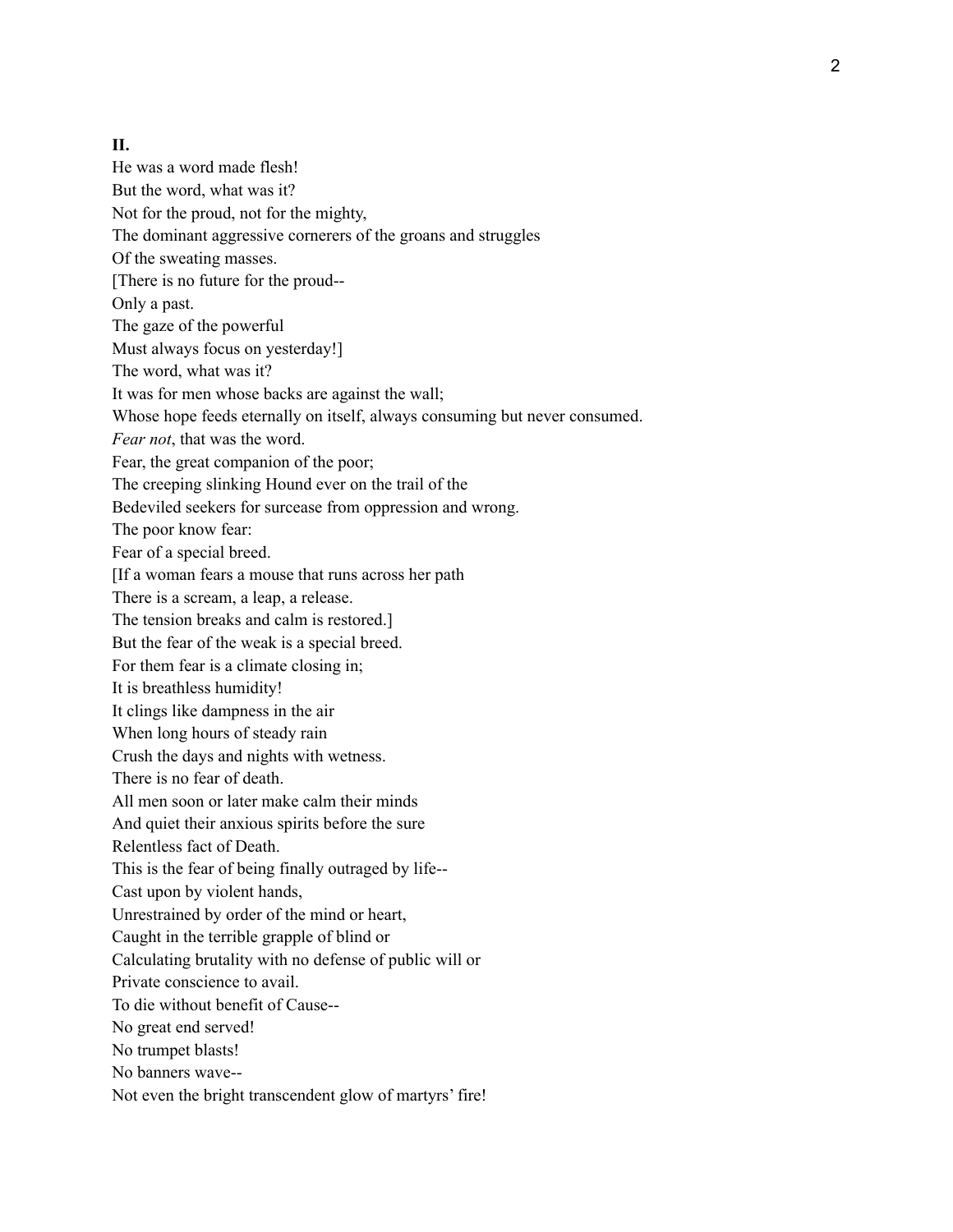Only the sordid overflow of passions, Catching in their swirling churn the hopeless victims Of a brother's scorn. This is the final degradation, The ultimate shame. The weak, the poor, the dispossessed are schooled in fear. It presides over decisions, Weighs all choices of the simplest kind. It reaches into the quiet places of the fireside And conditions the behavior of young and old alike, It causes the body to learn by rote Complex behavior patterns, to check Some mindless slip-- Some thoughtless move; That will send crashing down on innocent heads A terrible judgment! Fear becomes the great Assurance Against floating violence! Jesus knew all this. His days were nurtured in great hostilities Focused upon His kind, the sons of Israel. There was no moment in all His years When He was free; Sometimes In lonely places, beneath burning stars Wrapt in the silence of the hills… He felt Eternal stirrings at His roots And knew that always Beneath Him, above, beyond, within, The God of life kept watch. This was the truth he felt; To make it clear, to announce Its clarion meaning--what greater Boon to man? Strange, to know all this: To be thus assured: Then bow before some great arrogance. "Fear not them who kill the body And after that there is nothing more That they can do. But fear God." That is it--the fear of God! the fear of man! Which shall it be? The one lays bare the heart of reverence;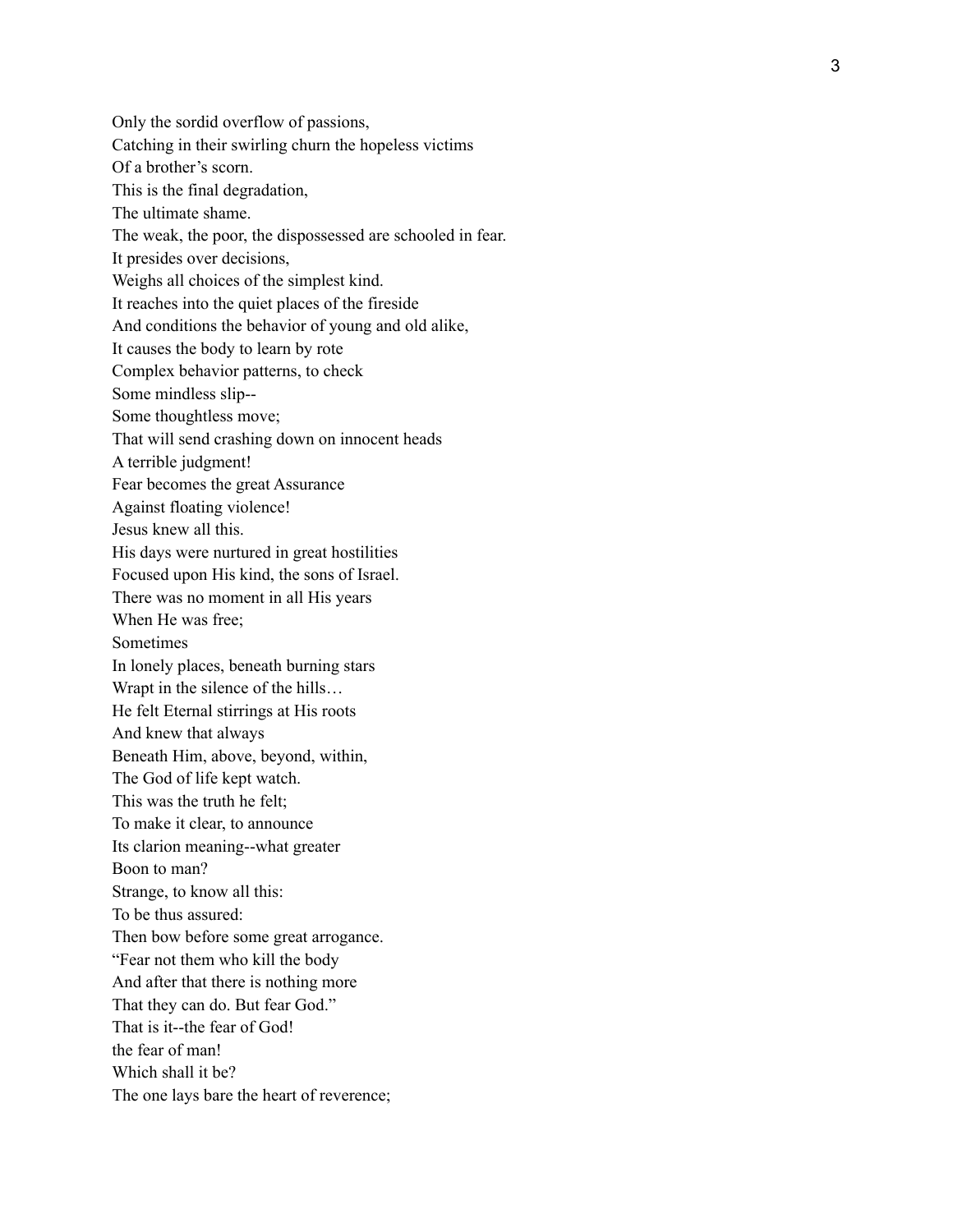Pours wave after wave of healing balm Upon the broken and forlorn--Makes strong the failing spirit; Renews the mind and affirms the craven will. It frees the self of carking care, Nourishing the life in strange new courage. It is what the birds know as their wings Lift them high above the plains. It is the quiet trust glimpsed in the eyes of carefree children. It is the brushless blossoming of roadside flowers, Or the gliding confidence of fish through quiet or troubled waters. It is what burns in the prophet's eyes or Glows in the tranquil spirit of those Who have come through great tribulations! The fear of God, the beginning of Wisdom! Before the altars of its searching fire The fear of man is rank and vile! The great Blasphemy, The supreme Sacrilege, The final Corrosion. "Fear not," says Jesus, And all the Sons of men Echo in their hearts, The triumphant word.

#### **III.**

The word--*Be genuine*! Let your words be yea, yea; nay, nay! All else obscures truth Tempting man to betray the Eternal. What a hard word for the weak! It brings crashing down around their heads The great fortress of defense Against embattled power. Somewhere in a past forgot In the first moments of internecine strife. The weak took refuge behind deception's web Stretching their brickle threads of guarded life Against odds too great to meet on equal terms. The will to live made all else dim. By circuitous route, by devious means, Weaving a pattern of false leads and feinting starts, Life kept itself intact And did not die.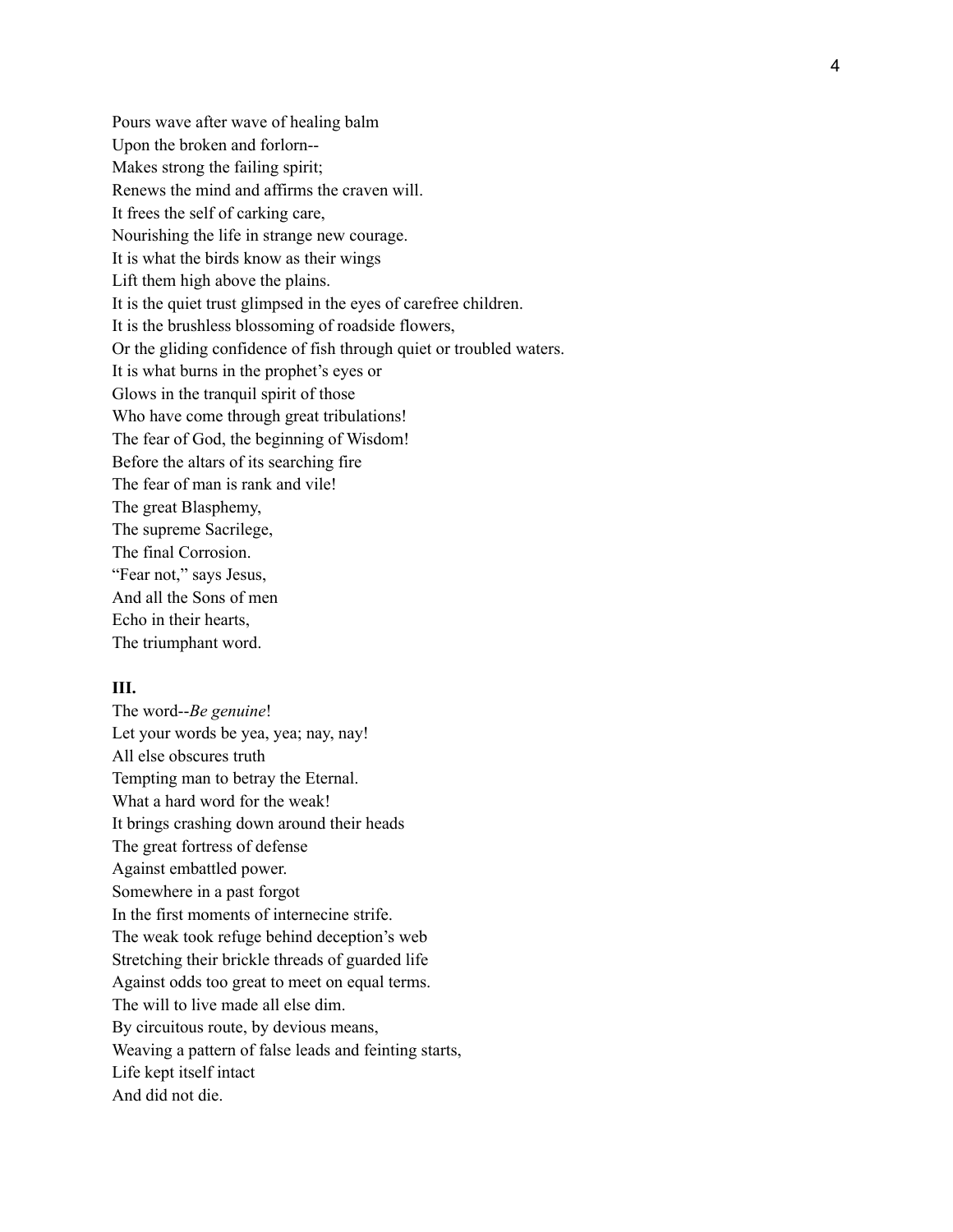The little birds know this: Feeding in meadows under sun-drenched skies The shadow of the Hawk appears. Time stops! all else forgot-- Conditioned feet gather dead brown grass; A quick somersault and all is changed. High above, the Hawk clears his eyes, Shifts his course, and seeks his meal In other fields. One with grass and root they live For yet another day. Little children know this: When parental will looms threatening To deter or interfere. Defiance is not wise By route direct and unabashed! A steely web of chaste deception Trips and holds in firm embrace The parental power… Until at last it yields to the little will As if it were its own. The weak know this: All victims of the strong Draw from this churning source. By the waters of Babylon they mingled tears With flowing streams. Into their midst Ezekiel came To comfort, soothe, make unafraid. Words like liquid fire gushed forth at eventide. Flaming words but hidden in a vibrant code-- Crystal clear to all with ears to hear. Distant Tyre and far off Egypt named he them; But all the biting anger of prophetic ire Bespoke in deftest phrase of Babylon. The Exiles knew and were consoled, While Babylon kept watch unconscious of the work the prophet wrought. Who said: I am God? Poor old Hiram of struggling Tyre? It was the mighty King of Babylon. Hardly. The captives knew and found fresh strength. It is an age old way the weak have found; To fight the strong with hidden tools.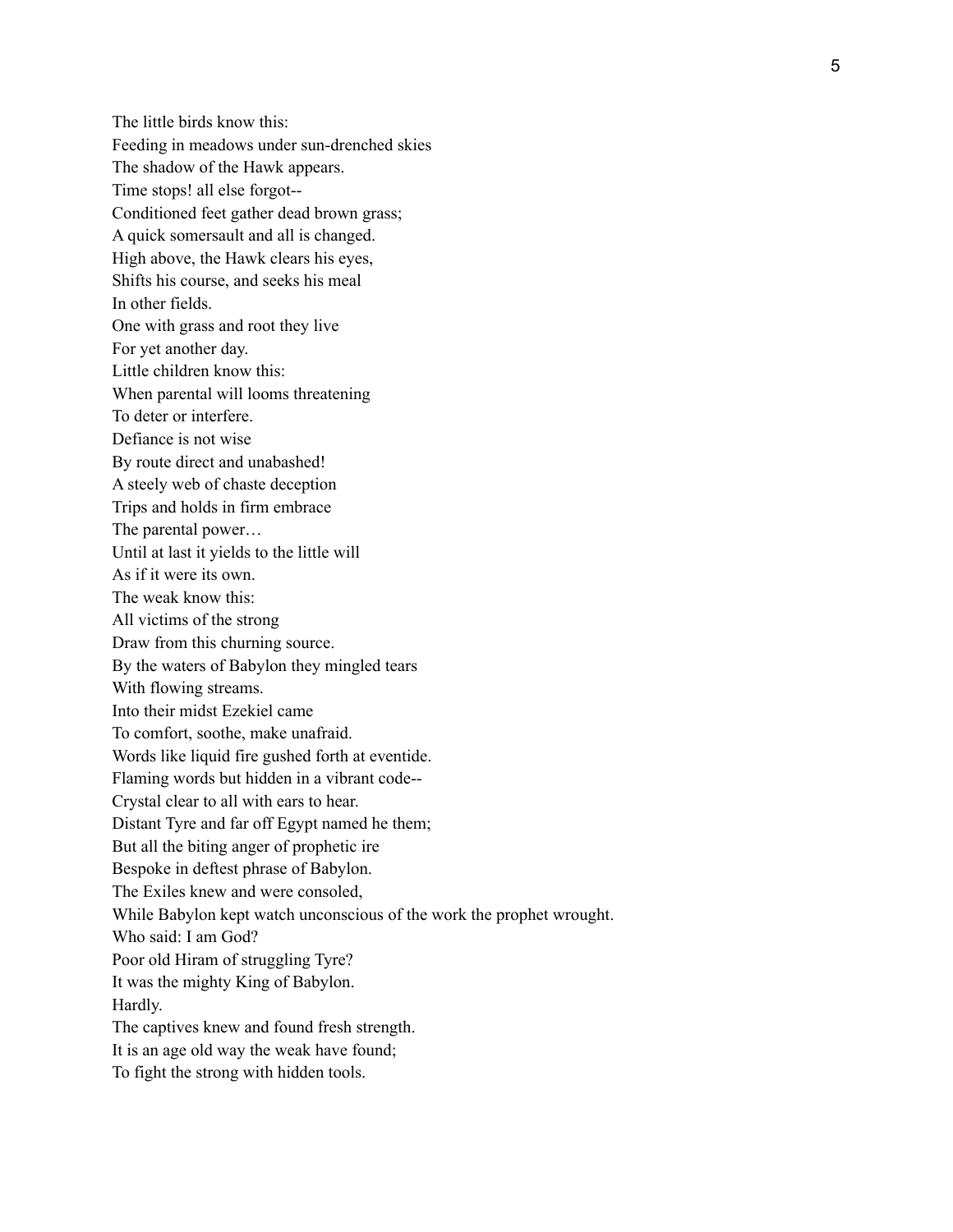The African slave had learned this lesson well: The master's priest with fervid tones Splashed in a canvas broad and high, The glories of another world where God would add New comforts to the blest of earth. The slave listened well and deep within his soul A melody stirred: "Everybody talkin' 'bout Heaven ain' going' there." There must be two heavens--he queried. No, for there is only one God. Ah! the old man said. I'm having my hell now, When death calls me, I go to heaven. He is having his heaven now, When death calls him, he goes to hell. Next day 'neath withering sun deep in the rows of blossoming cotton, The old man cries: "Ah got shoes, All God's chillun got shoes--" His eyes fell on all his fellows acres 'round. "But everybody talkin' 'bout Heaven"-- His eyes held the big house for one elastic minute--"Ain goin' there." But the word would not be stilled: Let your motive be simple, Your words, yea, yea; nay, nay. Hypocrisy for self-defense-- Is that the sinless sin? Does it degrade the soul at least And sweep the raft against the hidden rocks? Deceive and live for yet another day; Declare and run the risk of sure destruction. But why? The *Word* knew: There is a point beyond which man cannot g o Without yielding his right to try again. To play God false to save one's skin May jeopardize all there is that makes man, man. "What would man give in exchange for his soul?" This is the great Decision! Even death becomes a little thing. To survive with inner cleanness: To compromise where ground forsook can be retrieved: To stand unyielding when the moment comes: This is the meaning of the word.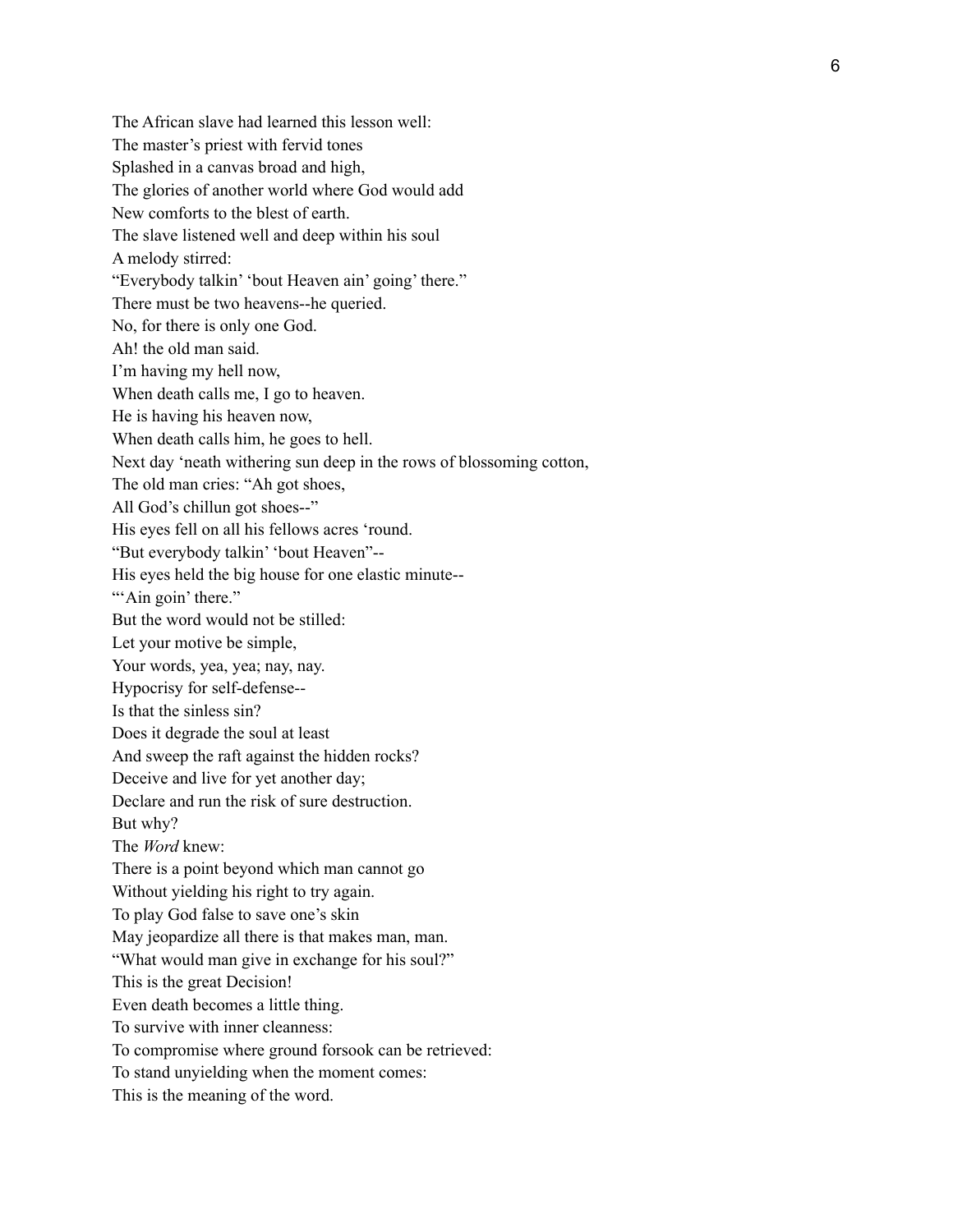# **IV.**

The Word was *Love.* Hate is the last great fortress of the weak. The deadly moving current of resentment sweeps through the channels of the mind When overarching wrong inflicts its bitter lash. But this may pass and leave no trace save the quivering aftermath of fading pain. The subtle thrust of implied scorn may trip the mind, To send the spirit hurtling down crazy stairs To land at last where clever thoughts May find retreat. "Who is my neighbor?" "Is it lawful to do this or that today?" "Why do your followers eat with hands unwashed?" "The tribute, is it lawful to pay it?" But Hate is something more. A time does come when the dregs of all the piled up scorn Of men's contempt Mount hight to overrun the cup of great endurance; When like a flash of light that blinds, There bursts upon the soul, the stark alarm: The last substance of self-respect Is spilled. Alone and desperate; Desperate and alone, Pitiless and scarred The weak stand crushed. Something stirs--the strength of bitterness. The iron fiber of great revenge melts The shattered feelings into one great block-- And hate is born. Hate becomes the validation; The ground of courage. New power surges--a vast fresh cunning goads the ind, Blind to good and evil, reckless of all consequence, The weak strike out! Even a fresh resourcefulness moves dead plans Into new hopes. Now, there is no need of fellowman. Out of the depths of his new arousal The cry goes forth: I, I am autonomous! I, I am independent! I, I am God!